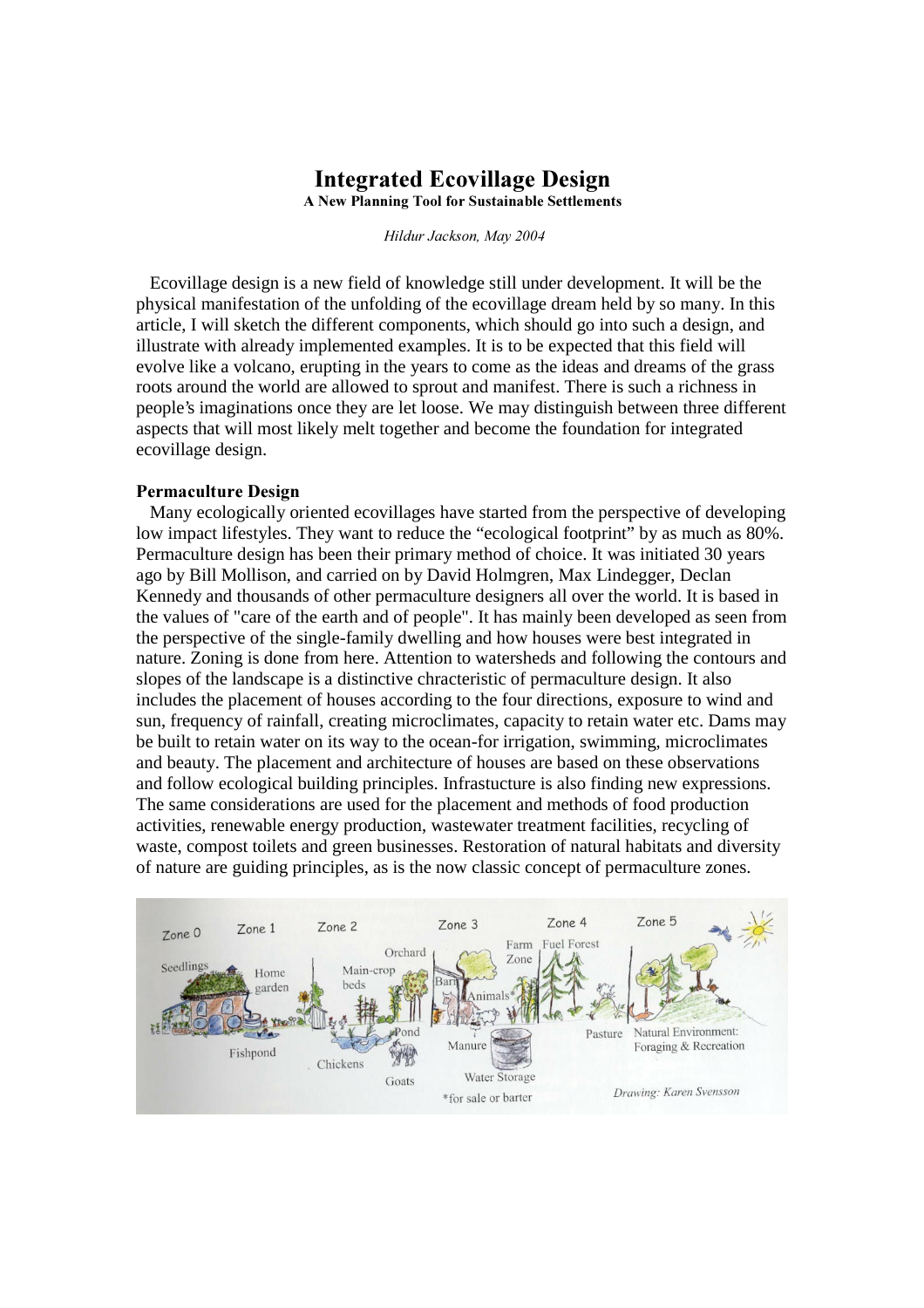An effective and practical design method of having several layers of design creates a whole new understanding of the possibilities of designing human settlements in harmony with nature. Crystal Water Permaculture Village in Australia and Earthhaven in North Carolina are examples of ecologically inspired ecovillages based on permaculture.

## Co-housings and Socially Motivated Ecovillages

 Socially motivated communities like the Danish Cohousings have the social dimension as their major focus. Residential houses are built closely together along a street or around a common area (playgrounds, terraces) for easy communication among all inhabitants and for putting children's needs first. Typically the common house will be placed at the entrance or in the center of the design. Cars are always kept kept on the periphery.

 In socially motivated ecovillages, the houses are often subdivided into clusters to create more interaction and community within each cluster, each one typically having a common house. Clusters should not be too big, between 10 and 30 homes. For example, Munksøgaard in Denmark consists of 5 clusters of 20 homes each: one for seniors, one for youths and three family clusters. Of the family clusters one is owner built, one is a coop and one is rental based. In this way all social- and income groups of the Danish society can live together in quite similar looking houses. In EcoVillage at Ithaca, New York they have 175 acres of land and plan five clusters in the long term. The first two of 30 homes each have been built. A CSA (Community Supported Agriculture) farm is in place. They are now planning the third cluster.



Liz Walker holding the site plan for EcoVillage at Ithaca

 Socially inspired ecovillages may involve other considerations. In Hertha (a Steiner inspired village) in Denmark the whole village is based on reversed social integration where "normal" people are integrated into the life of mentally handicapped residents. The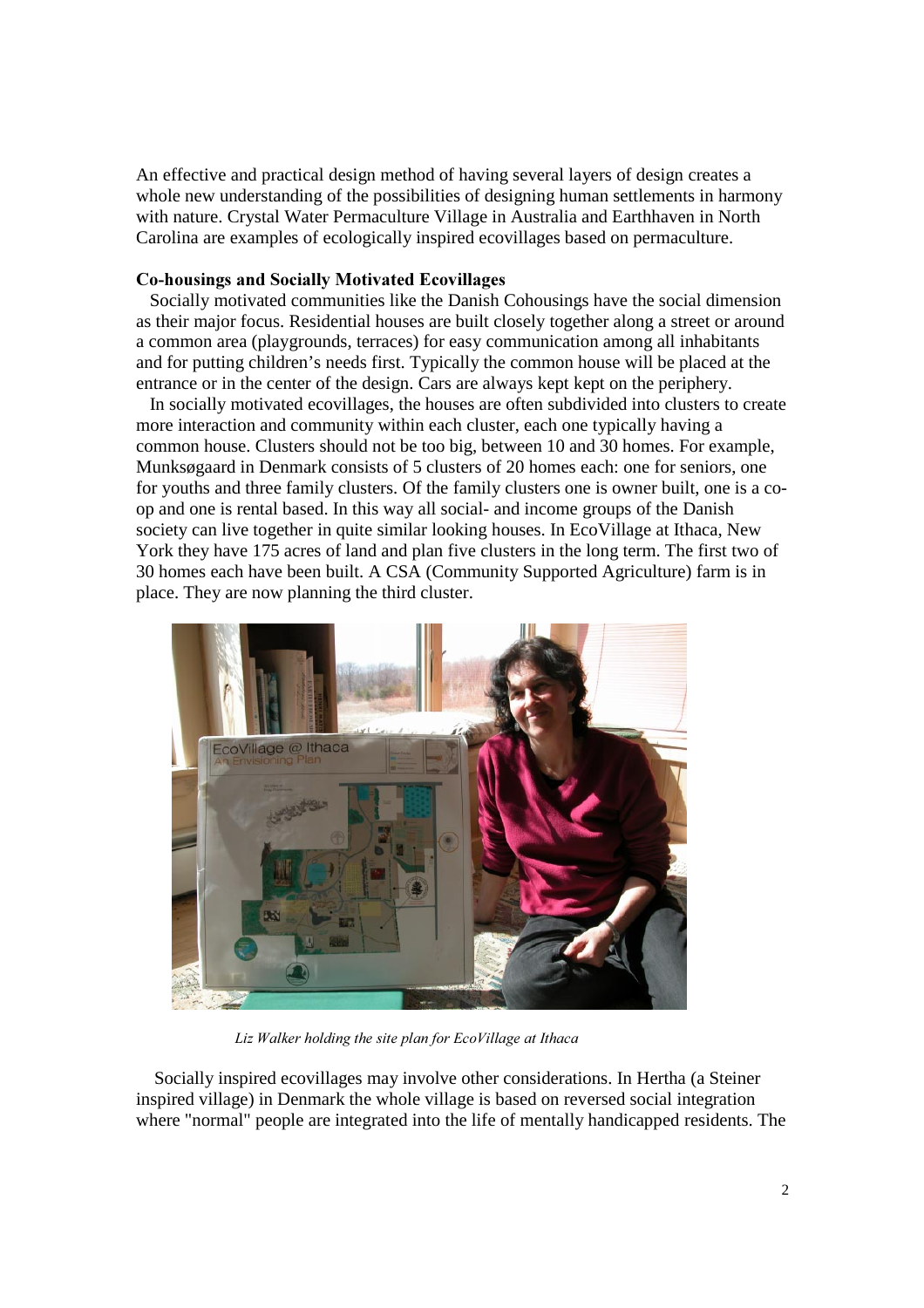houses are placed along a gravel road. The community runs a biodynamic farm producing food for for the local village, a bakery and several workshops. Other Steiner inspired villages having a similar focus include the Camphill communities in several countries, Solborg in Norway, Jarna in Sweden and Solheimar in Iceland.

 In many senior communities, easy communication by small electrical vehicles may influence the planning. We may in the future see other kinds of social considerations when we again bring the elderly, the young and the handicapped (physically or mentally) back to normal community life. We may have to restructure the welfare state, which succeeds in giving people security, at a high cost, but not necessarily a social network.

## Cultural/Spiritual Ecovillages

 Some ecovillages have a cultural or spiritual impulse as their main focus. At Findhorn, the centrally placed Universal Hall can hold 500 people and is used for big celebrations, cultural performances, meditations and seminars. In Huehuecoyotl, Mexico, a theather is the center of the village. Damanhur has the Temple of Humankind with eight decorated halls in the bowels of a mountain as their main attraction (for cultural and spiritual activities). In Auroville, India, a huge golden plated globe surrounded by twelve petals, known as Matrimandir, functions as their meditation hall. The City of Auroville is divided into four parts representing four different cultural aspects. In traditional villages there is often a central meeting place (a tree, a well) where villagers get together.



Matrimandir in the center of Aurovillle. The golden plates are now all over the "globe". Note 3 of the 12 petals, which are also meditation rooms. Postcard from Auroville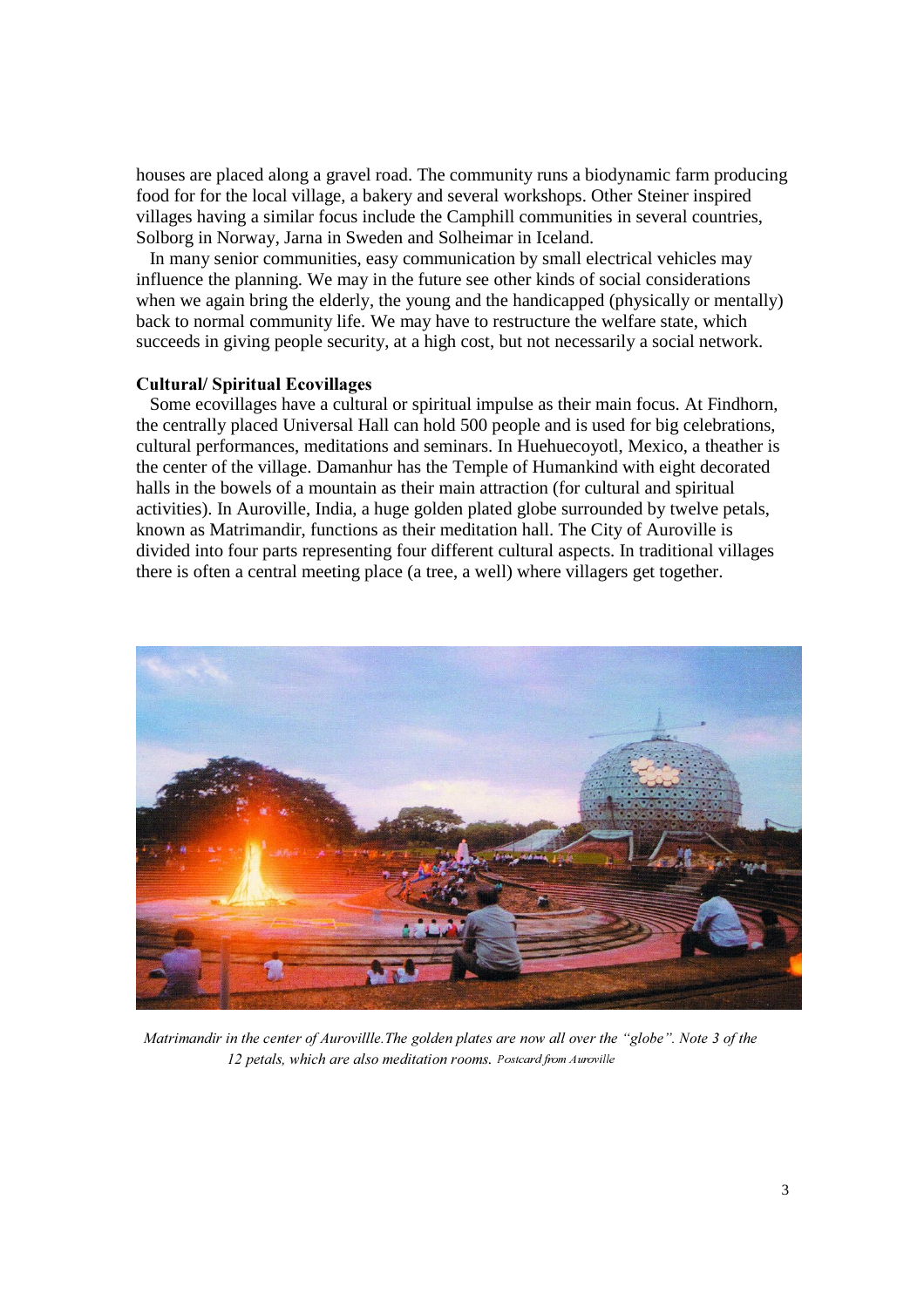Some spiritually based villages uses the four elements or the four directions of the earth as their structuring principle, based on Feng shui or vastu teachings. The mandala is one expression of this.

 Landscape temples (chakra systems as found in the landscape) represent a spriritual way of adjusting to place as defined and described by Peter Dawkins. He has analysed all of Europe as one charka system, but also cities and parts of cities have their chackra energy structure, which you may adapt to consciously or unconsciously.



Findhorn's double chackra system. Peter Dawkins

#### Integrated Ecovillage Design.

 Groups wanting to build an ecovillage must define their priorities. Future workshops and ecovillage design courses can be helpful in this phase. Ecovillage design has not yet fully unfolded. It is like a bud ready to show its beauty. In most projects, one of the three aspects will emerge clearly from the design stage. Ideally, an integration of the three components will emerge gradually. For new projects, this approach can be helpful in clarifying where the group is and what it really wants. Are the wishes of a social nature (for example, the houses along a street and close together or in a cluster) stronger than the wish for all houses to be placed facing the sun, or placed in a sheltered solar trap to create microclimates? Is the landscape temple more important than creating one single village center with common facilities (e.g. rooms with playrooms for children, meditation hall, shops, meetings, offices, health facilities). There is no right or wrong — only priorities. We should cherish diversity as an expression of peoples' preferences.

 A new 30-hectare project under construction in Denmark is Hallingebjerg. My site proposal, which illustrates a number of design principles of integrated ecovillage design, is shown below. It will not be implemented in this form. This plan was made when they were trying to get permission for 30 homes. Now finally it seems that 20 homes will be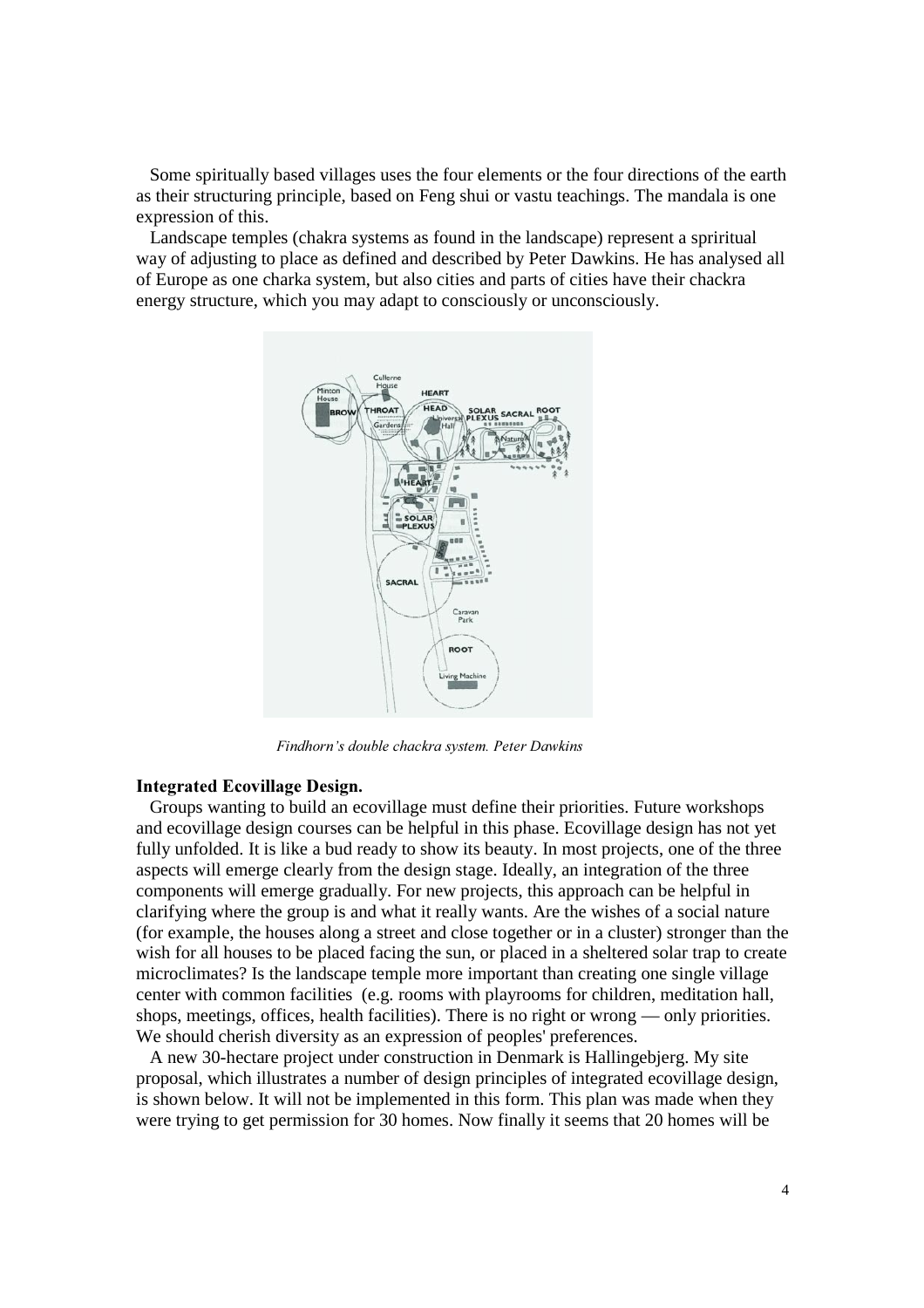allowed. The local village is to the left (south). Houses are placed in four groups, each having a common house. The social group in the middle has both a common house and a house for the handicapped. One group takes care of the land, another the education center and a third, the meditation hall. Houses are placed facing south, in a solar pocket to create favourable microclimates. Animals and fruit trees are brought into the settlement to create life and fun. A landscape temple moves from the root chakra at the left (the farmhouse — a) to the hara chakra and solar plexus chakra (dancing place and common house — c and d) on to the heart chakra (meditation hall — e), the. The land continues to the right where a CSA and a farm will be placed. Further out on the land is the pineal chakra at a quiet place on a lakefront.



Hildur's site plan proposal for Hallingebjerg

## **Some Recent Important Examples**

 Sieben Linden in former East Germany has been working very systematically with the site plan with the help of local universities. Cherishing diversity, they build clusters based on several different principles. One cluster, where Silke Hagmaier is a member, build with only traditional tools and with only 13  $m<sup>2</sup>$  allowed for each person as private space. Other clusters have made different choices.

Galgafarm Ecovillage in Hungary, near Budapest, will see the first six families move in this year after several years of planning. Last year the infrastructure was completed. A 300-hectare organic farm is the source of several workplaces for refining produce, while a seminar center with 36 rooms and restaurant (also used as a hotel) forms the economic base for the new ecovillage. Galgafarm won the European Gaia Excellence Award in 2004.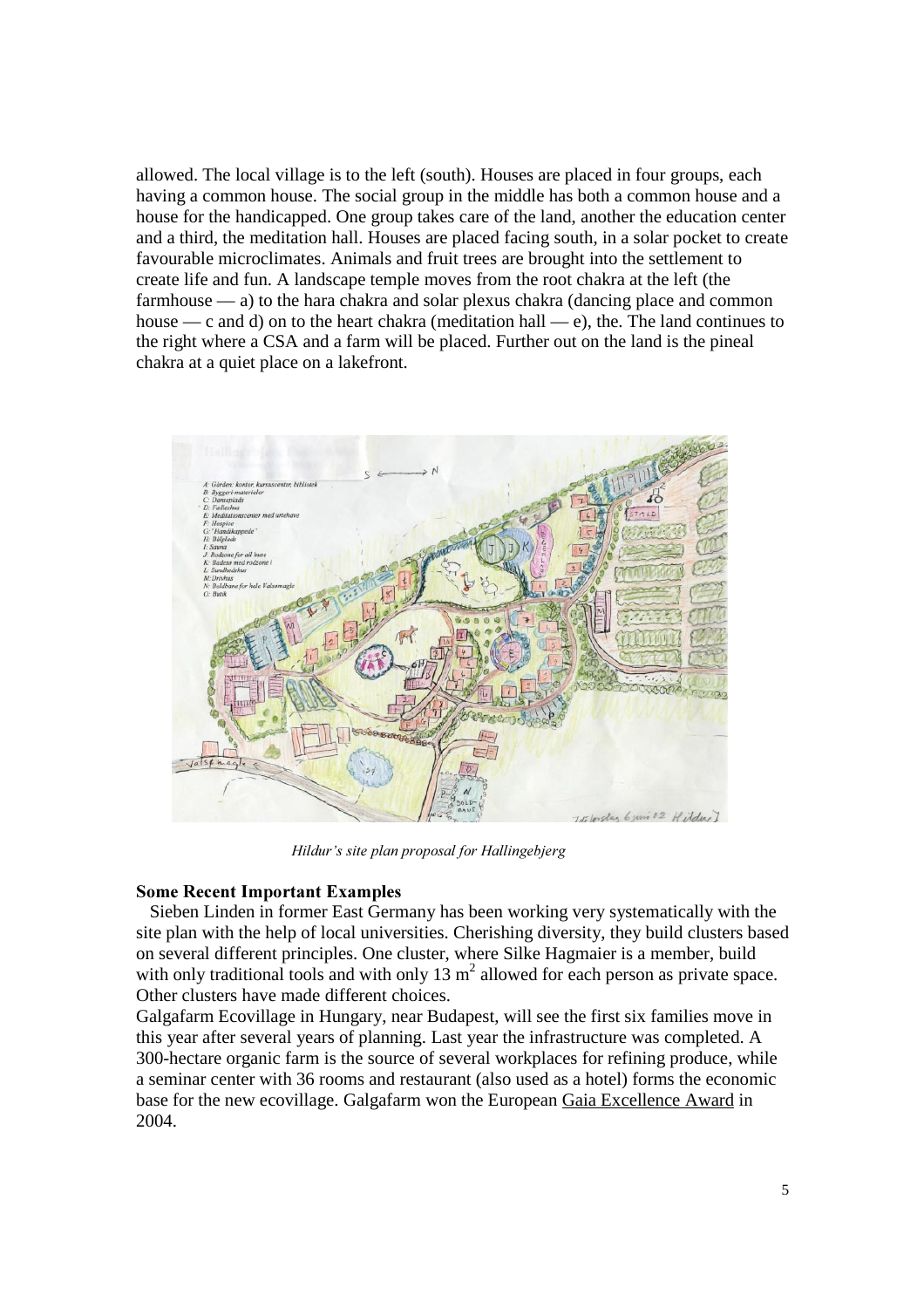

Model of Galgafarm. The houses are made to resemble an ordinary village. In the Center are a church, a common house and flats for the young.

 In Japan, Kobunaki ecovillage outside Kyoto is under construction. Developer Akimura hired eight young university graduates to do the design and live there afterwards. But first he took them on two trips to learn from other projects around the world. The center of their ecovillage will be an international Sustainability Education Center.



Site plan for Kobunaki Ecovillage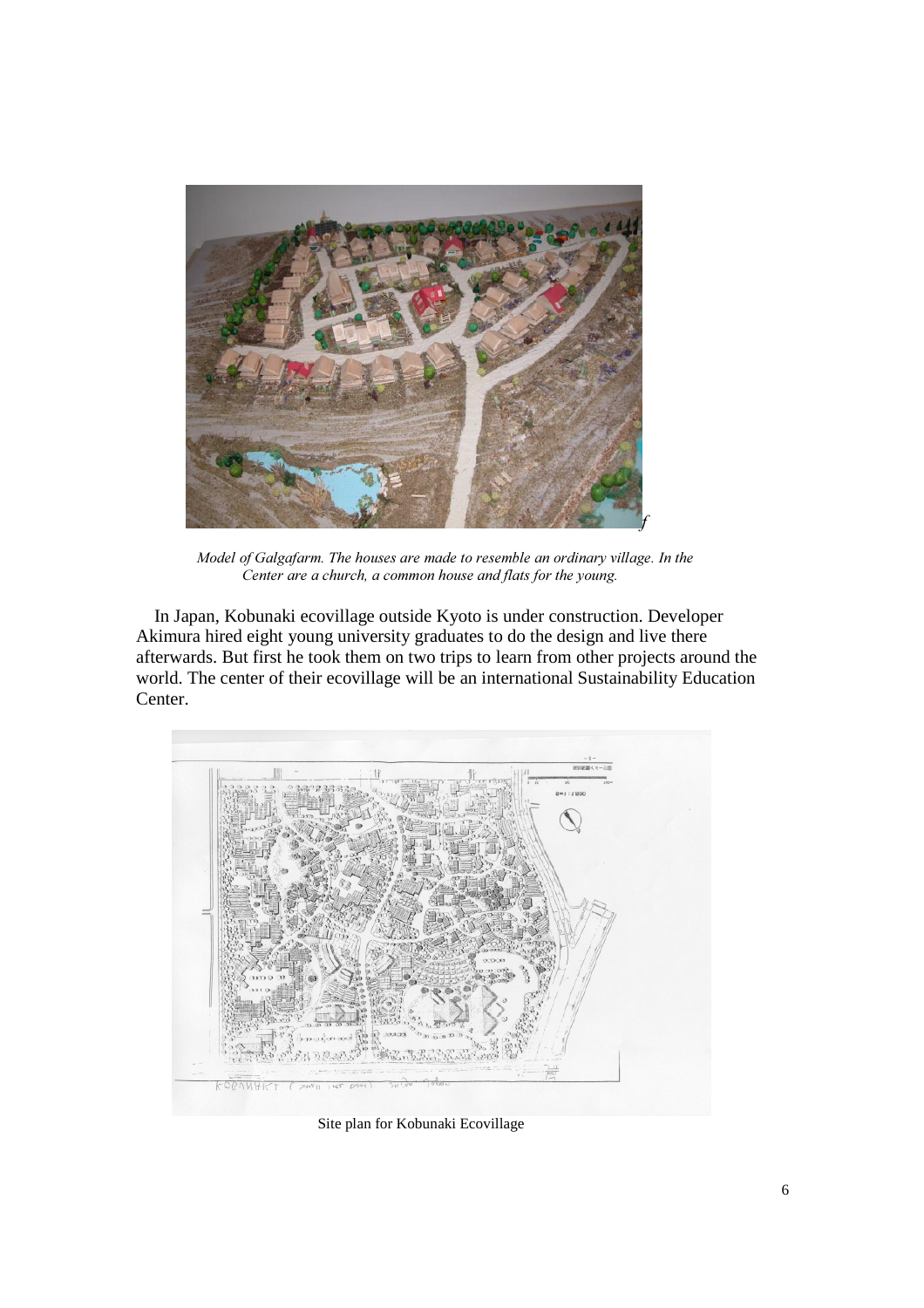Tamera in Portugal plans to get 200 people together for three years to define and build a "healing biotope", The Monte Cerro project. It is going to be exciting to see what the human mind has in store once a group of future inhabitants get the freedom to be who they are and work systematically for years.

## Can Permaculture be the Guiding Philosophy?

 Defining integrated ecovillage design as a new field of knowledge is more than a mere academic discussion. One recurring question is: can permaculture be used as the overall guiding philosophy? Or do we need an integrated ecovillage design theory as the frame of reference? This of course depends on the definition of permaculture, which is often defined differently in different parts of the world. I think we should consider permaculture as a clearly defined *ecological* design system separate from social and spiritual aspects, and that we should then develop an integrated ecovillage design theory and philosophy that includes all three aspects. This should help people get to their priorities clearer. There will accordingly be a need for permaculture design courses and for ecovillage design courses as two different perspectives or approaches complementing each other. This theoretical question will not change the reality, however, of balancing the ecological, the social and the cultural in a design.

#### The role of the designer

 The role of the ecovillage designer may be compared to that of a midwife or facilitator. Ecovillages are not developer-led. They are led by a group of future inhabitants. The process of future residents being involved in the planning is importent in creating the "glue" that will keep the project together. As an ecovillage designer, you help the parents to give birth in a natural way. You are a facilitator, giving and teaching all the tools necessary for the parents to express their innermost cravings and fantasies. In the beginning you help them through all the phases of a futures workshop ending up with a realistic concept. You help them build a group process and make them capable of solving conflicts. You show them the state of the art of permaculture and integrated ecovillage design. You help them visit places. You help them listen to the land and their own innermost truths. You help the group to give birth to a new culture. For this you need to have a lot of knowledge about ecovillages and about yourself.

#### Education as Ecovillage Designer.

 To enable integrated ecovillage designs to express the will of a future group of inhabitants, you need to learn a lot of skills, which are not found in any single education today. Ecovillage design is design of whole settlements, not just single houses. Munksøgaard in Denmark made a report with their experiences from three years of planning and building an ecovillage consisting of 5 clusters of 20 homes each and with 5 common houses. To get all the people having different skills to cooperate — architects, engineers, biologists, permaculture designers, farmers, gardeners, social workers, the people from local municipality, etc. was an enormous challenge. The group of the future inhabitants had to do all this while carrying on with their regular jobs for three years. Nobody in advance knew about facilitation and conflict resolution, which might have saved a lot of time. This also needs to be part of such an education. Munksøgaard is a